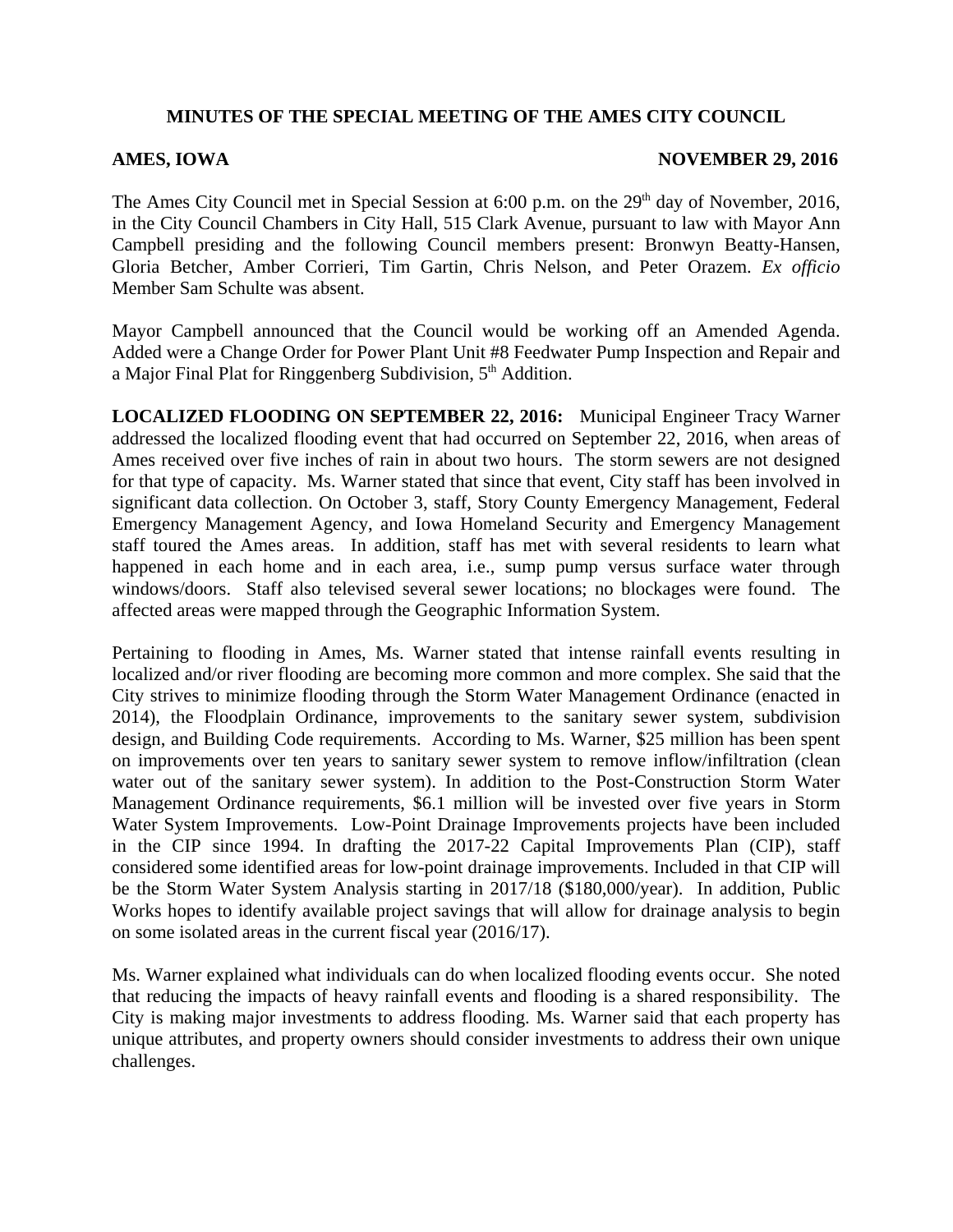At the inquiry of Mayor Campbell, Ms. Warner stated that the City no longer has a Footing Drain Grant Program.

**FLOOD MITIGATION - RIVER FLOODING:** Municipal Engineer Warner provided a summary of what actions had been taken by the City since the 2010 river flooding event.

Flood Mitigation Study. The recommendations made after the Flood Mitigation Study done in 2014 were reviewed. Ms. Warner explained what occurs during stream restoration and channel modifications. She pointed out that everything that is done during channel modifications affects flows. Ms. Warner stated that the Study identified problematic issues with the existing onedimensional flood model. A Two-Dimensional Hydraulic Model was developed that reshaped staff's understanding of the project. According to Ms. Warner, public outreach/input meetings have not yet been held; this meeting is the first time that this information has been presented.

Ms. Warner explained various alternatives, as follows:

- 1. Stream Restoration. Purely stream restoration primarily addresses erosion and sedimentation. There would be minimal flood reduction. There would be no impacts to buildings.
- 2. Limited Channel Excavation. There would be some impacts to adjacent properties. It would provide minor flood benefits with a reduction of 0.1 - 0.8 feet. The cost would be \$1.1 - \$1.5 million.
- 3. Expanded Channel Excavation. This option would have moderate impacts to adjacent properties. There would be impacts to existing buildings/lots. The flood reduction would be 0.3 - 1.0 feet. The cost would be \$1.3 - \$1.8 million. The vacant structure at the northeast corner of the bridge would have to be removed. Retaining walls would have to be constructed at all four corners. This option is comparable to what was included in the 2015/16 CIP.
- 4. Full Build (Channel Shaping). This would mean channel shaping with a reconnection to the floodplain. There would be major impacts to adjacent properties. It represents the limit of what can be done with channel improvements along. It would mean a flood reduction of 0.5 - 2.0 feet. The cost would be \$3 million - \$4 million.
- 5. New Bridge. This option was developed as a comparison only. There would be major impacts to adjacent properties, specifically buy-outs. The cost would be \$12 million.

According to Ms. Warner, the analysis looked at numerous alternatives. The Squaw Creek channel clearing could mean the purchase of properties and significant channel excavation. Ms. Warner said that the staff looked briefly at flood mitigation alternatives in the watershed.

**WATERSHED OPPORTUNITIES:** Ms. Warner stated that Ames is part of the Squaw Creek Watershed Management Authority. She explained that the Watershed Management Plan was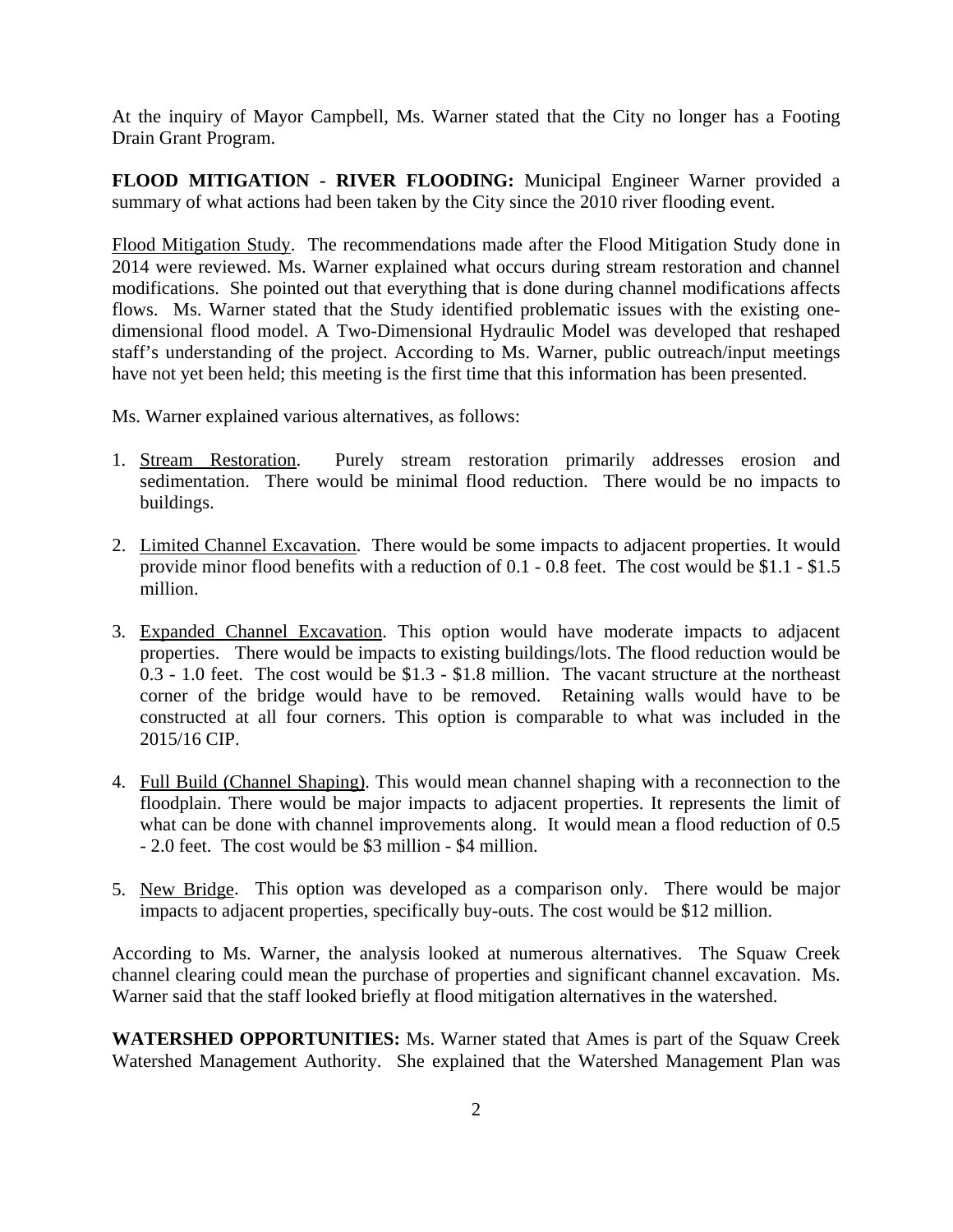completed by the Squaw Creek Watershed Management Authority in 2014. It identified hundreds of potential sites for various practices. Several Watershed Approach benefits were listed by Ms. Warner. She also identified many of the challenges.

**NUTRIENT REDUCTION:** Water and Pollution Control Director John Dunn explained how staff had worked with the Department of Natural Resources on the requirements of the NPDES Permit pertaining to the Iowa Nutrient Reduction Strategy. Initially, the requirements would have meant a \$36 million investment; however, staff wanted the ability to pursue less-costly mechanisms that would provide the same results. The DNR had been receptive to staff's alternatives. The City has not yet received the Permit; however, as the DNR is still working on the wet-weather issues.

At the inquiry of Council Member Gartin, the total amount of nitrogen leaving the state via rivers is 8% from municipalities and 92% coming from non-point sources. The goal is to reduce the total nutrient loading leaving the state by 50%. Based on a cost benefit analysis, the cost of installing treatment systems at wastewater plants would be billions, but the reduction would be negligible. According to Director Dunn, the DNR's requirements are costly, but the EPA's could be even more onerous.

**GRAND AVENUE EXTENSION:** Rudy Koester, Civil Engineer, provided a brief history of the Grand Avenue Extension project. Two phases of the project have been completed: Phase 1: Lincoln Way to Squaw Creek Drive, and Phase 2: S.  $16<sup>th</sup>$  Street north 400 feet. Phase 1 was completed in 2008, and Phase 2 was completed in 2010. Phase 3 will extend Grand Avenue to South  $16<sup>th</sup>$  Street.

Mr. Koester advised that an Environment Location Study of the area has been concluded. The Study area was South  $4<sup>th</sup>$  Street to South  $16<sup>th</sup>$  Street and South Duff Avenue to northwest of South 4<sup>th</sup> Street along Squaw Creek. Four alternative horizontal alignments were identified through that process. A public information meeting was held in March 2015. In addition to the four horizontal alignments, staff wanted to determine the best vertical alignment. Hydraulic alternatives were explored based on a 100-year flood event. Mr. Koester emphasized that surface water elevations will be refined during design to achieve no-rise conditions. The six vertical alignment alternatives were explained by Mr. Koester. A cost summary of the six hydraulic alternatives was given. Mr. Koester explained what was being recommended in the CIP.

The next steps were identified by Mr. Koester:

- 1. Select hydraulic alternative for design of South Grand Avenue roadway and structures
- 2. Grant applications will be submitted to TSIP, ICAAP, and U-Step
- 3. Selection of Design Services (December 2016)
- 4. Signed Environmental Assessment (December 2016)
- 5. Signed Finding of No Significant Impact (February 2017)

Council Member Gartin asked if it would be advantageous to seek additional public input on the South Duff Channel improvement alternatives. Ms. Warner stated that if the Council approves an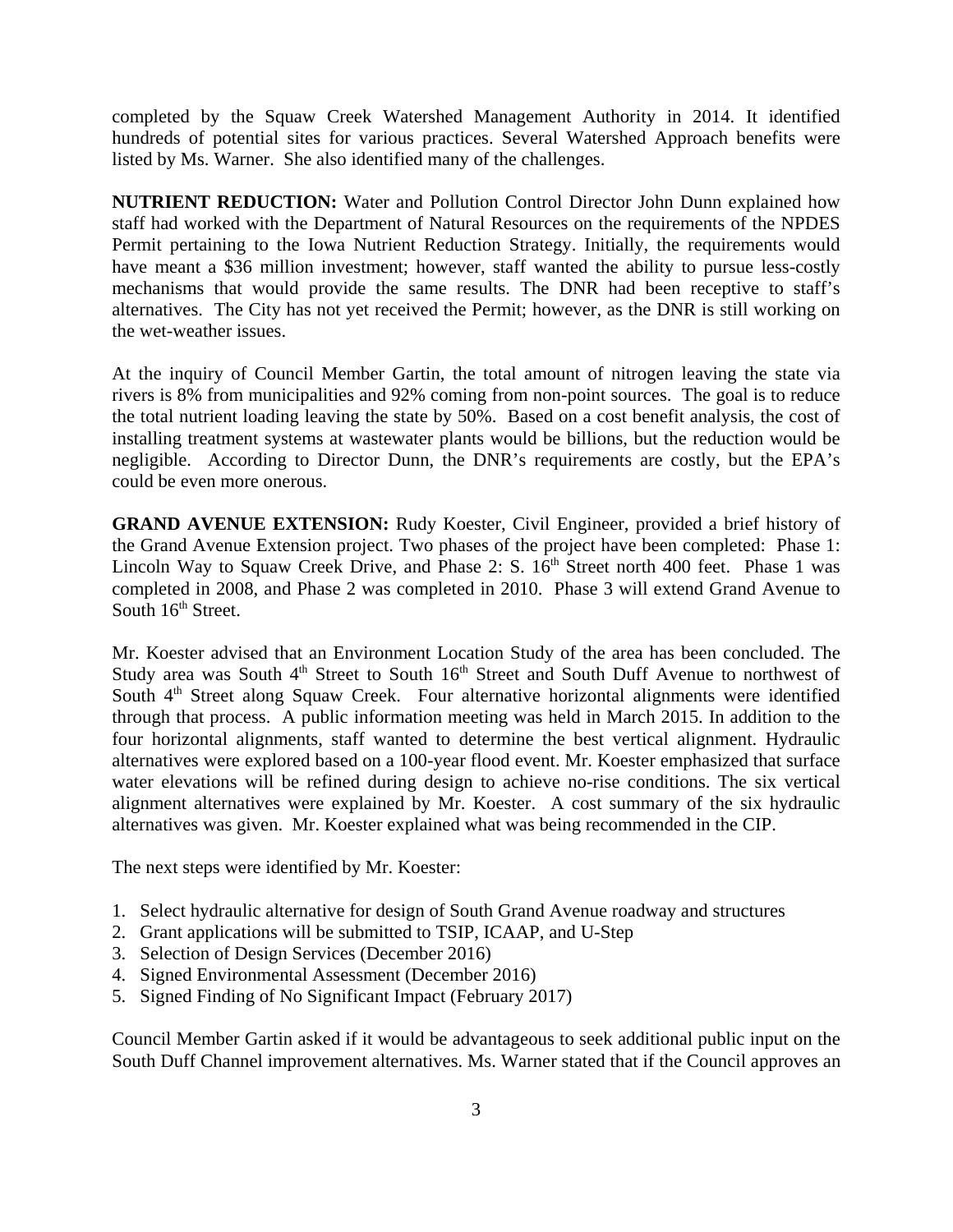alternative tonight, staff would start identifying impacts and having property owner discussions. She also stated that if the Council desires to have Watershed Improvements included in the CIP, it would have to indicate that. Discussion ensued on the comparisons of Alternative 5 and 6, specifically pertaining to the South Duff Avenue Channel.

Council Member Betcher expressed her preference to invest more money in the Watershed rather than channel improvements. She believes that the channel will eventually revert back to the way it was.

Moved by Gartin, seconded by Orazem, to approve Hydraulic Alternative No. 6 (2010 Event), with additional instruction to staff to reach out to affected property owners to receive input. Vote on Motion: 5-1. Voting aye: Beatty-Hansen, Corrieri, Gartin, Nelson, Orazem. Voting nay: Betcher. Motion declared carried.

**SKUNK RIVER TRAIL:** Mr. Koester stated that the existing pedestrian bridge will be removed as part of the Grand Avenue Extension project. It could potentially be reused at the Skunk River Trail crossing of Squaw Creek between Southeast 16<sup>th</sup> Street and East Lincoln Way. Trail paving is slated to occur in 2019/20.

**VET MED TRAIL:** According to Mr. Koester, data collection of existing trail users is underway. There will be public input meetings held during Winter 2016 and Spring 2017. The existing pedestrian bridge will be removed with the Grand Avenue Extension project. The Grand Avenue Extension bridge will be constructed with multi-use facilities in 2018/19; construction of the bridge is expected to take approximately ten months. Trail paving is planned to occur in 2020/21.

City Manager Schainker noted that additional discussion on the projects being proposed in the CIP will be held in January.

The meeting recessed at 8:27 p.m. and reconvened at 8:35 p.m.

**CHANGE ORDER NO. 1 FOR POWER PLANT UNIT #8 FEEDWATER PUMP INSPECTION AND REPAIR:** Moved by Gartin, seconded by Corrieri, to adopt RESOLUTION NO. 16-689 approving Change Order No. 1 with Superior Industrial Equipment for Power Plant Unit #8 Feedwater Pump Inspection and Repair.

Roll Call Vote: 6-0. Resolution declared adopted unanimously, signed by the Mayor, and hereby made a part of these Minutes.

**RINGGENBERG PARK SUBDIVISION, 5TH ADDITION:** Planning and Housing Director Kelly Diekmann explained that Friedrich Land Development Company, the owner of 2617 Bobcat Drive, is requesting approval of a Final Plat to subdivide a 1-45-acre site that is currently Outlot A from the Ringgenberg Park  $4<sup>th</sup>$  Addition Subdivision. The proposed Final Plat is a layout of 13 single-family attached home lots and two outlots. The Preliminary Plat, as approved by the City Council in October, included a waiver to lot, block, and street improvement requirements for a local residential street to allow for Bobcat Drive to be recognized as a private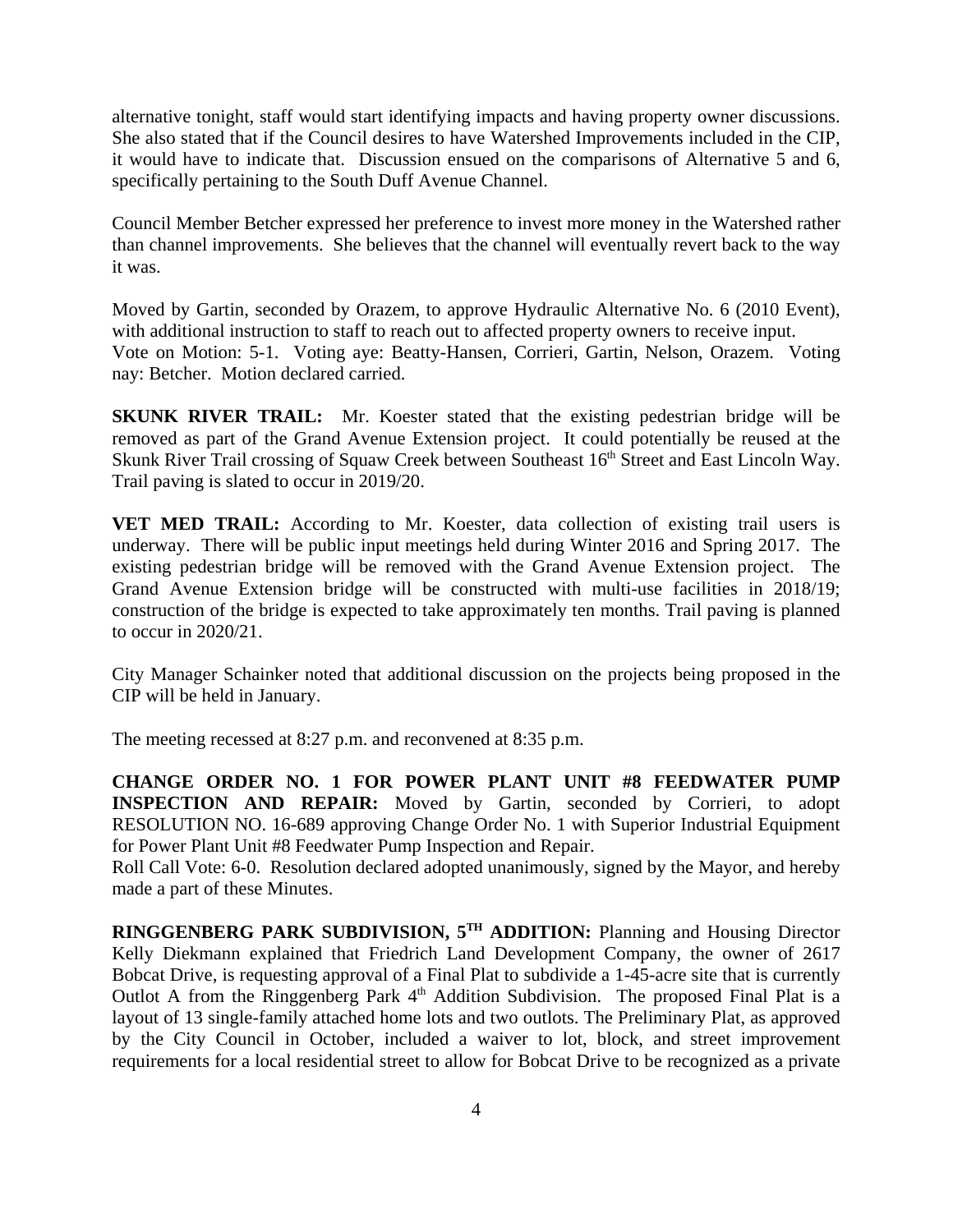street. That needed to be done to comply with street frontage requirements of the FS-RM zoning district.

Director Diekmann pointed out that the City Council had approved the Preliminary Plat with three conditions that were to be completed prior to Final Plat approval:

1. Provide evidence that all of the properties of Ringgenberg  $4<sup>th</sup>$  and  $5<sup>th</sup>$  Additions have a legal right to use and enjoy the common spaces located within the Ringgenberg PRD and have an obligation to participate in its maintenance and upkeep.

The developer has not yet provided the signed agreements, but believes that, based on an email from the Village Co-Op Board President, that it will agree to the requirements of the covenants to satisfy this condition. The Board, however, will not vote on the covenants until its next meeting in December. The developer is requesting that the City Council approval the Final Plat and allow it to be recorded based on the email correspondence from the Village Co-Op President. If that is done, the developer would be able to get a Building Permit as soon as December 1. It could take one to two weeks longer if they had to wait for the final signed Agreement.

2. Complete a private sidewalk connection to Cedar Lane to the east and connect with the Village Co-Op sidewalk or provide written acknowledgment and financial security for completing the sidewalk.

Security has been received by the City.

3. Provide a Common Maintenance Agreement among all the beneficiaries of the Cross-Access Easement area of Bobcat Drive within the Ringgenberg  $4<sup>th</sup>$  and  $5<sup>th</sup>$  Additions.

That has been done.

Mr. Diekmann stated that one of the property owners, the Village Co-Op, has not signed the Greenspace Use Agreement.

Director Diekmann explained the alternatives:

- 1. The City Council can grant conditional approval of the Final Plat. This would allow for the recording of the Plat only after the City has received a properly signed Greenspace Use Agreement from the Village Co-Op.
- 2. The City Council can approve the Final Plat, stating that the applicant has provided evidence to satisfy the conditions of approval and allow for the recording of the Final Plat immediately on November 30.
- 3. The City Council can postpone approval of the Final Plat until December 13, 2016, to ensure that signed agreements for the Greenspace Use are provided to the City.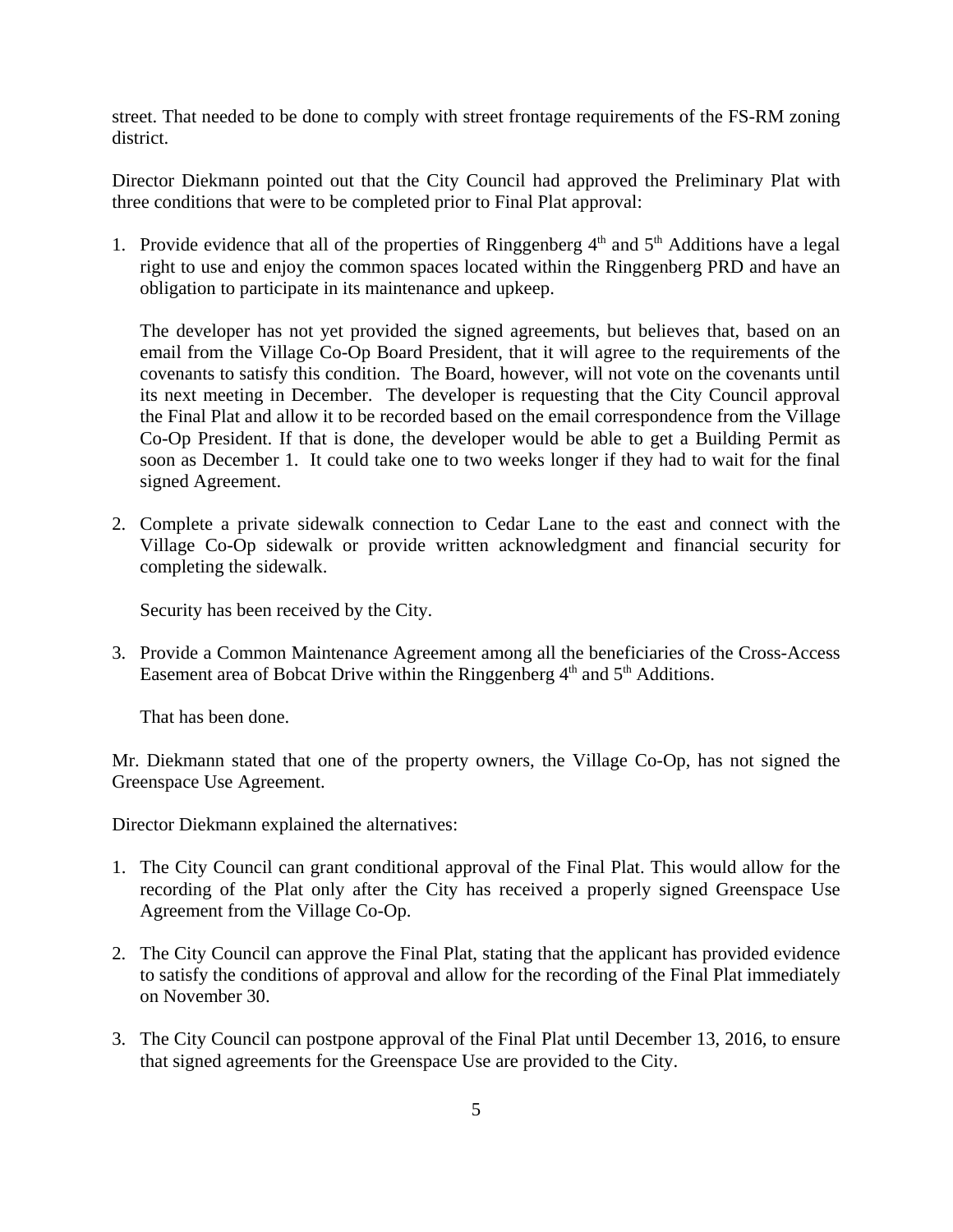4. The City Council can defer action and refer it back to City staff and/or the applicant for additional information or establish a time for a special meeting to approve the Final Plat at a later date.

After being questioned about whether the City has ever accepted an email as a commitment, Ms. Parks replied that she could not remember a time when the City has ever relied solely on an email serving as a commitment. She said that she is more concerned about what implications that would have on future applications.

Representing the developer, Kurt Friedrich, 100 Sixth Street, Ames, stated that the President of the Village Co-Op Board would be the one who signs the Greenspace Use Agreement. He is also the one who authored the email stating that it would be signed; however, the Board would not be meeting until December 8.

Mr. Friedrich wanted it known that he had submitted the Greenspace Use Agreement to the Legal Department on October 19, 2016, for approval. However, he never got a response until late last week. He has been trying to get signatures on an agreement that they did not know if the City would even approve. According to Mr. Friedrich, with the Thanksgiving holiday, some of the signers of the Agreement were traveling, and different boards have had to review the document and sign it. All signatures have been received except for one: the Village Co-Op. Again, Mr. Friedrich noted that the Board President had sent an email indicating their commitment to signing the document. He again stated that the meeting of the Village Co-Op will occur on December 8, 2016. According to Mr. Friedrich, the "practical solution should prevail over protocol." He noted that the developer wants to break ground before the weather does not allow it, and next week, it is supposed to be 15 degrees colder than this week.

Council Member Gartin asked City Attorney Parks to comment on what might be the legal downsides, besides the question of precedent. Ms. Parks stated that the problem would arise if the President believes the Board will approve the document, but when it is before the body, the Board decides not to approve it. Ms. Parks said that she would have to determine what actions would then have to be taken by the City. Council Member Gartin commented that he believes that the developer is bearing all the risk.

Council Member Beatty-Hansen offered her opinion that the City circumventing its process is much more severe than the Village Co-Op circumventing its process.

Mayor Campbell felt that perhaps the Village Co-Op could pull together a meeting in short order.

Addressing the statement made by Mr. Friedrich that Legal had received the Greenspace Agreement on October 19, City Attorney Parks advised that the Legal Department did not get all of the significant documents until November 18. They do not approve one document at a time for Subdivision Plats.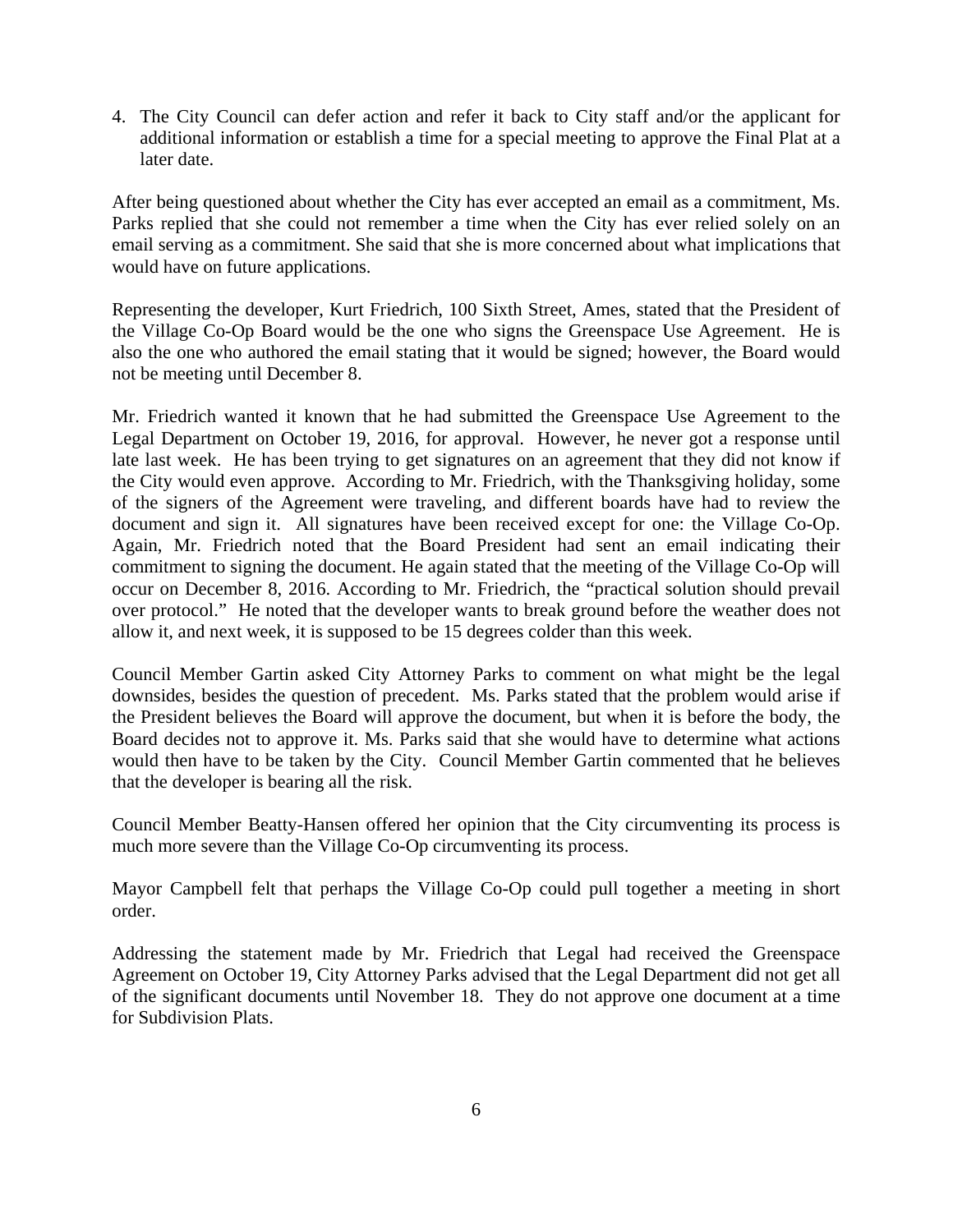Council Member Orazem pointed out that the Village Co-Op Board President had stated in his email that he was not willing to sign the document at this time; that invalidates the email in his opinion.

Moved by Betcher, seconded by Beatty-Hansen, to approve Alternative No. 1: Approve the Final Plat based on findings that it conforms to relevant and applicable design standards, ordinances, policies, and plans, and that the applicant will have provided evidence to satisfy the conditions of approval after the Village Co-Op Agreement is received.

Council Member Gartin noted that the issue is that the developer cannot get Building Permits until the Final Plat is approved. Mr. Friedrich advised that they have not gotten a clear indication from the Building Official as to whether their plans will be approved.

Roll Call Vote: 3-3. Voting aye: Beatty-Hansen, Betcher, Orazem. Voting nay: Corrieri, Gartin, Nelson. Resolution failed.

Moved by Gartin, seconded by Corrieri, to approve Alternative No. 2: Approve the Final Plat based on findings that the Final Plat conforms to relevant and applicable design standards, ordinances, policies, and plans, and that the applicant has provided evidence to satisfy the conditions of approval and allow for the recording of the Final Plat immediately on November 30th.

Roll Call Vote: 4-2. Voting aye: Corrieri, Gartin, Nelson, Orazem. Voting nay: Beatty-Hansen, Betcher. Resolution declared adopted, signed by the Mayor, and hereby made a portion of these Minutes.

**CITY COUNCIL COMMENTS:** Moved by Gartin, seconded by Beatty-Hansen, to place the National League of Cities proposed Resolution reaffirming the City's commitment to equity, fairness, inclusion, and justice on a future agenda.

Council Member Betcher asked how the Resolution differed from what the Human Relations Commission (HRC) had already done. Mr. Gartin noted that he appreciates the work of the HRC, but believes that the City Council needs to go on record as reaffirming the City's commitment.

Vote on Motion: 6-0. Motion declared carried unanimously.

Moved by Orazem, seconded by Gartin, to refer to staff the letter from Neil Harl dated November 18, 2016, for a brief report.

Vote on Motion: 6-0. Motion declared carried unanimously.

Moved by Gartin, seconded by Nelson, to refer to staff the letter from William Underwood dated November 1, 2016, for a memo.

Council Member Betcher said that she did not feel she understood the request of Mr. Underwood well enough to take up staff's time at this point.